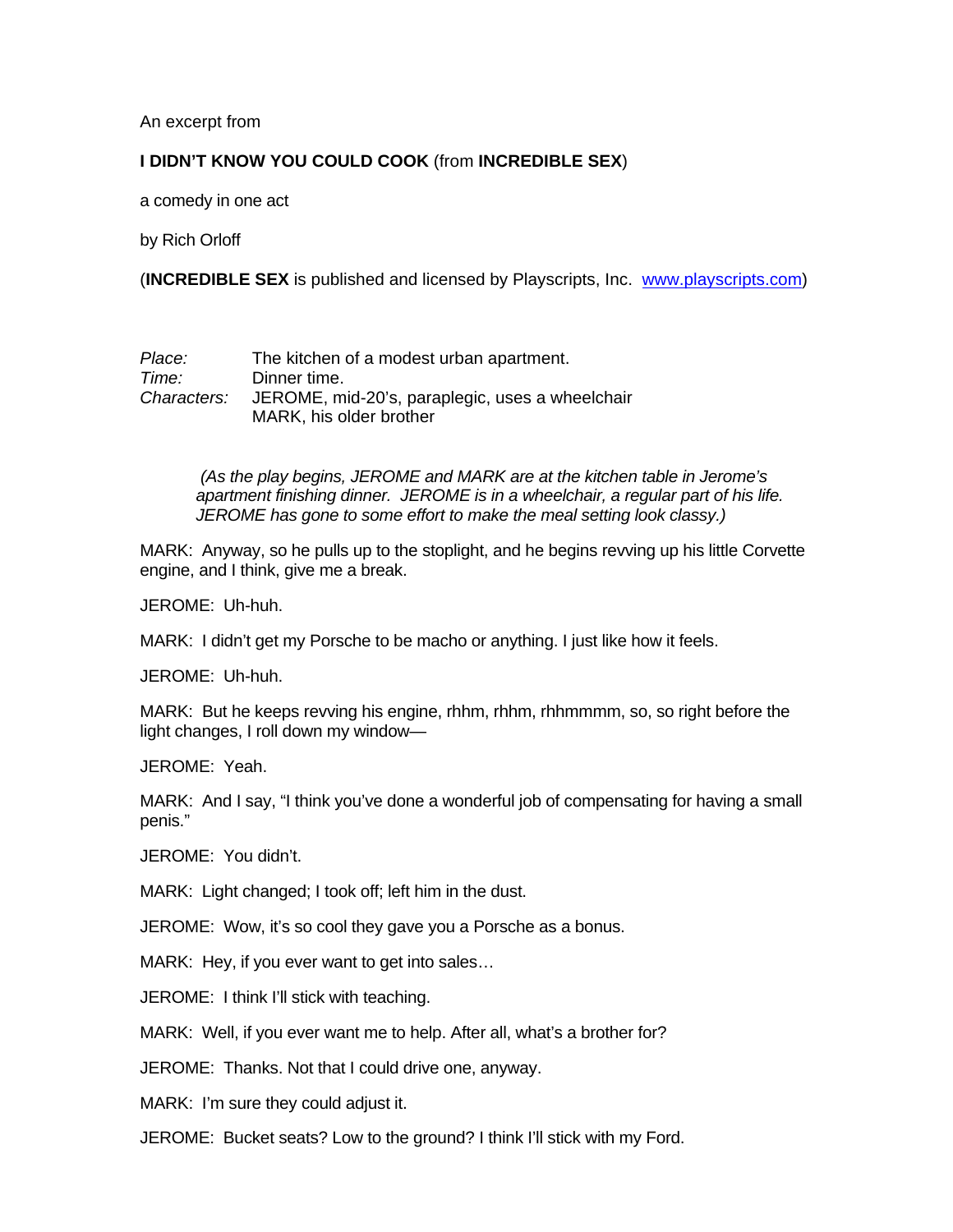MARK: I'm sure they could adjust anything, if you pay them enough.

JEROME: I'll stick with my Ford. We've developed a very intimate and trusting relationship.

MARK: You know, in a just world, they'd give teachers cars as bonuses.

JEROME: That'll be the day.

MARK: Well, you work hard enough for it.

JEROME: I'm just glad they finally put all the ramps up.

MARK: I thought they had to do that years ago.

JEROME: They did.

MARK: Then why didn't they?

JEROME: They hadn't run out of excuses yet.

MARK: *(Finishing eating:)* This was delicious, Jerome. Absolutely delicious.

JEROME: I'm glad you liked it.

MARK: I'm really impressed. I didn't know you could cook.

JEROME: Millions of people can cook, Mark. Maybe billions.

MARK: Not me. I tried making pasta once; a couple of pieces are still stuck to my wall.

JEROME: Would you like some dessert?

MARK: Oh, no, I'm stuffed.

JEROME: It's chocolate mousse pie. Made it from scratch.

MARK: Sorry. No room.

JEROME: You don't need room for chocolate mousse pie. It just fills the crevices around the food you've already eaten.

MARK: Can't do it. I've already met my caloric maximum for the day.

JEROME: I forgot how disciplined you are.

MARK: Even a small paunch can negatively impact a woman's first response to you.

JEROME: I'll remember that.

MARK: Besides, I, I probably should be heading back to the hotel.

JEROME: It's early.

MARK: I know, but I have another meeting first thing—

JEROME: *(Overlapping with the above:)* But we've hardly—

MARK: *(Overlapping with the above:)* They didn't fly me this far so I could—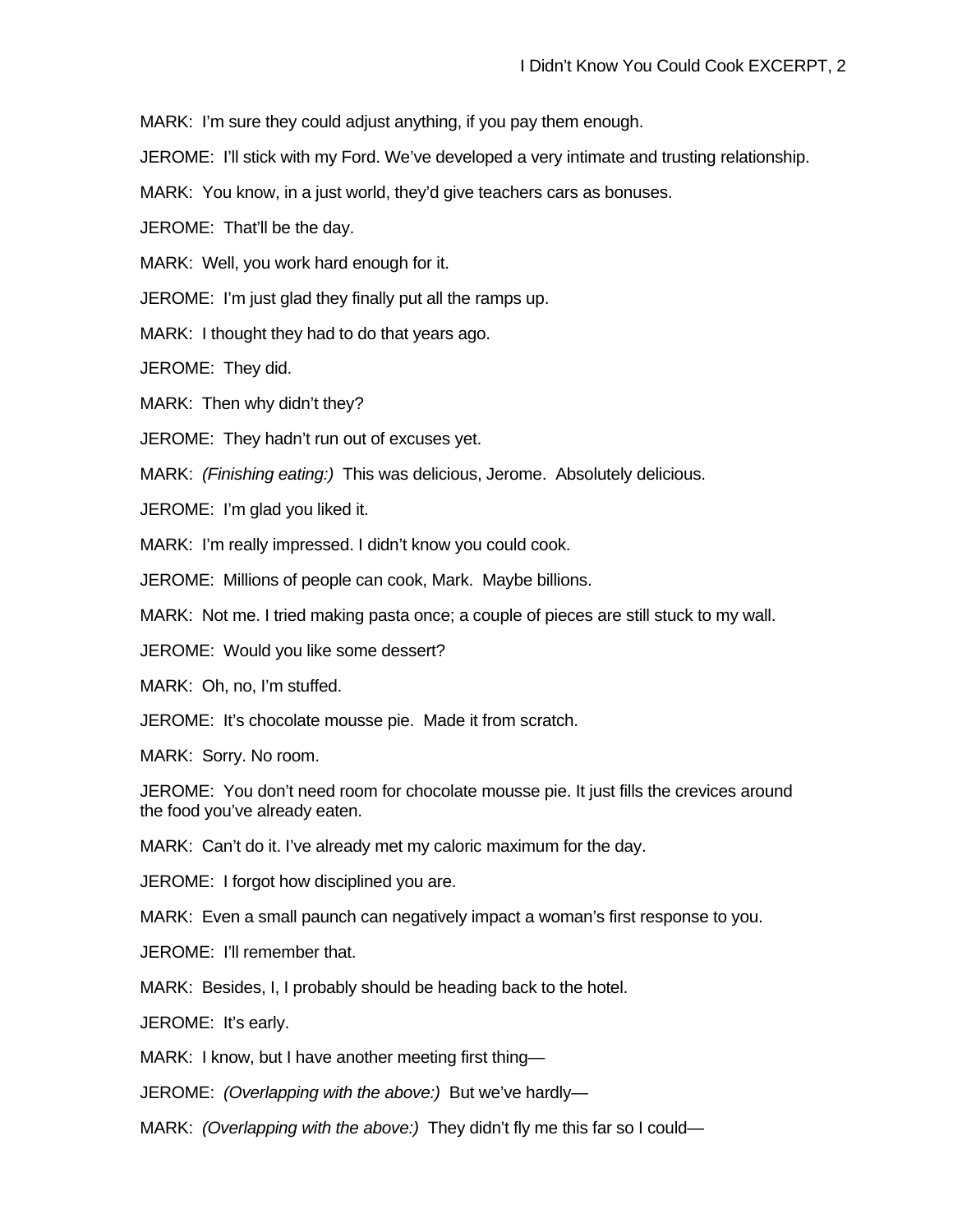JEROME: *(Overlapping with the above:)* I just hoped we could—

MARK: *(Overlapping with the above:)* Next time I'm in town—

JEROME: Right. Sure.

MARK: Hey.

JEROME: You know—you know how long it's been since we've spent any real time together?

MARK: Six months?

JEROME: Five years.

MARK: What do you mean? I saw you at Mom's birthday thing, and Uncle Ted and Aunt Lisa's fiftieth anniversary, and at Daniel's wedding.

JEROME: Those are family things. Nobody really talks at them.

MARK: Sure, they do.

JEROME: Mark, the reason they're called family functions is because that's about all you can do at them.

MARK: Well, we've talked the last hour, haven't we?

JEROME: Yeah. I guess.

*(JEROME starts taking the dishes to the kitchen sink.)* 

MARK: Can I help with the—

JEROME: I got it. Would you like some coffee?

MARK: Caffeine after seven? Never.

JEROME: I have decaf.

MARK: I really can't stay—

JEROME: Right.

MARK: Hey, Mom sent me that article about you in the paper.

JEROME: About the disabled schoolteacher all the third graders adore?

MARK: It was a good article.

JEROME: It was your generic "Let's admire the handicapped" piece. They just filled in the blanks with my name.

MARK: Nobody writes about me.

JEROME: Look, it was a fine article; I, I just don't like being written up because I can do what people *assume* I can't do. If they were honest, the piece would have been titled, "Local Crip Transcends Expectations."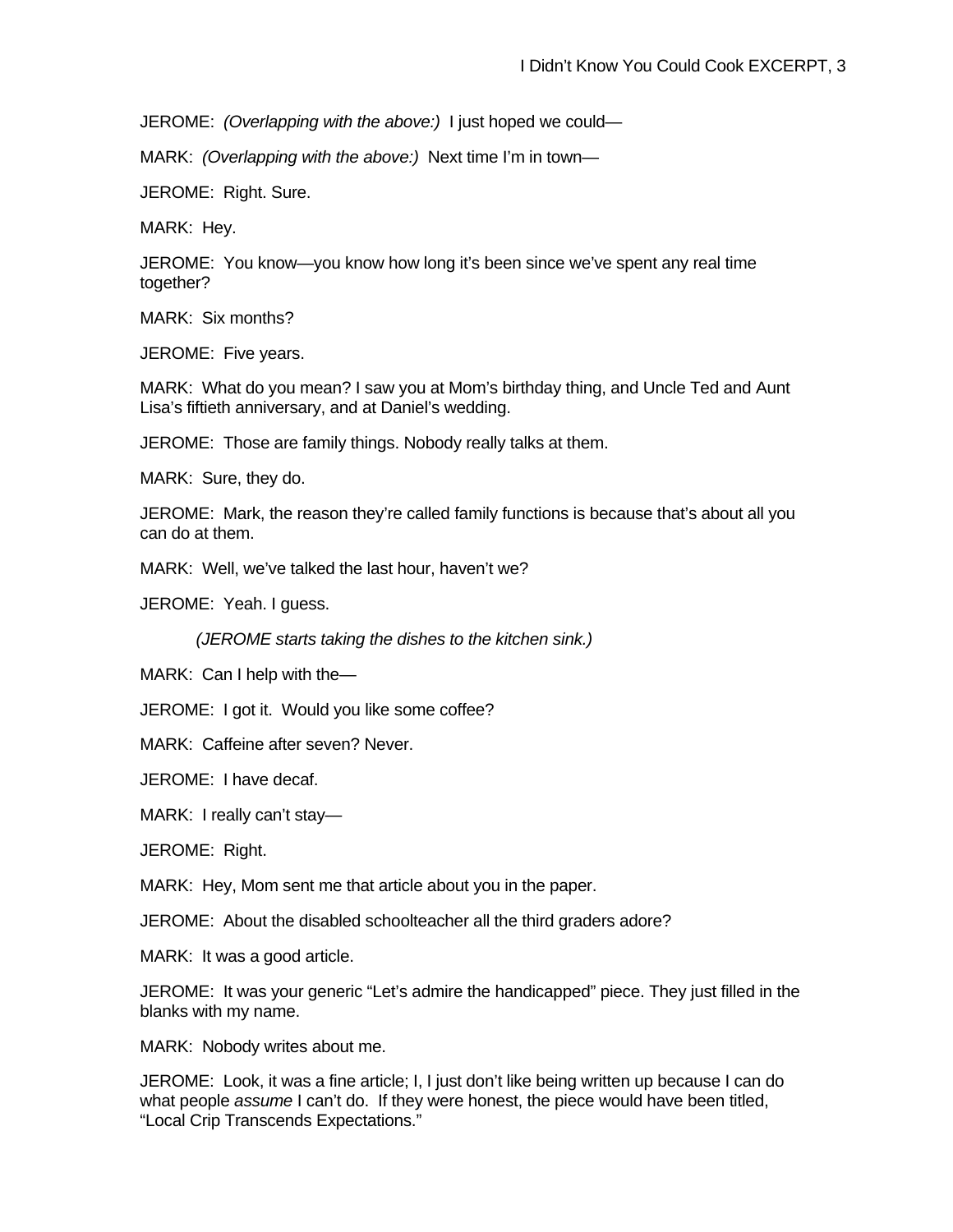MARK: Well, I liked the piece.

JEROME: I'm glad.

MARK: And even if this isn't…correct, I'm really impressed by how well you've learned to manage on your own.

JEROME: And I'm impressed by how well you've learned to manage on your own, too, Mark.

MARK: All I mean is, well, I never thought you'd move out and live on your own. I mean, I knew you could. I knew you could do anything you put your mind to.

JEROME: I think professional ski jumping is out.

MARK: Well, anything practical.

JEROME: The jumping I could finesse, but if there's like a moose on the hill...

MARK: I'm still proud of what you've done. I'm sorry if that bugs you, but it's true.

JEROME: I haven't done anything special.

MARK: I'm not sure I could have done what you've done.

JEROME: You just haven't been tested.

MARK: Still, to live alone when you're, well, you know—I think it's quite an accomplishment.

JEROME: Well, it's not like I'm completely alone.

MARK: Why? Is someone hiding in the bedroom or something?

JEROME: No, no, it's just, well, to quote Ringo, or was it George, anyway, to quote one of them, I get by with a little help from my friends.

MARK: Oh, does some social agency help—

JEROME: No, I mean friends. You know, *friends*.

MARK: I know, *friends*. The people you put in your palm pilot who aren't business connections.

JEROME: I also, um, well, I…there's, there's also one special friend.

MARK: No, really?

JEROME: Really.

MARK: Who?

JEROME: Oh, just…just someone special.

MARK: Who?

JEROME: Well—

MARK: What's her name?

JEROME: Louie.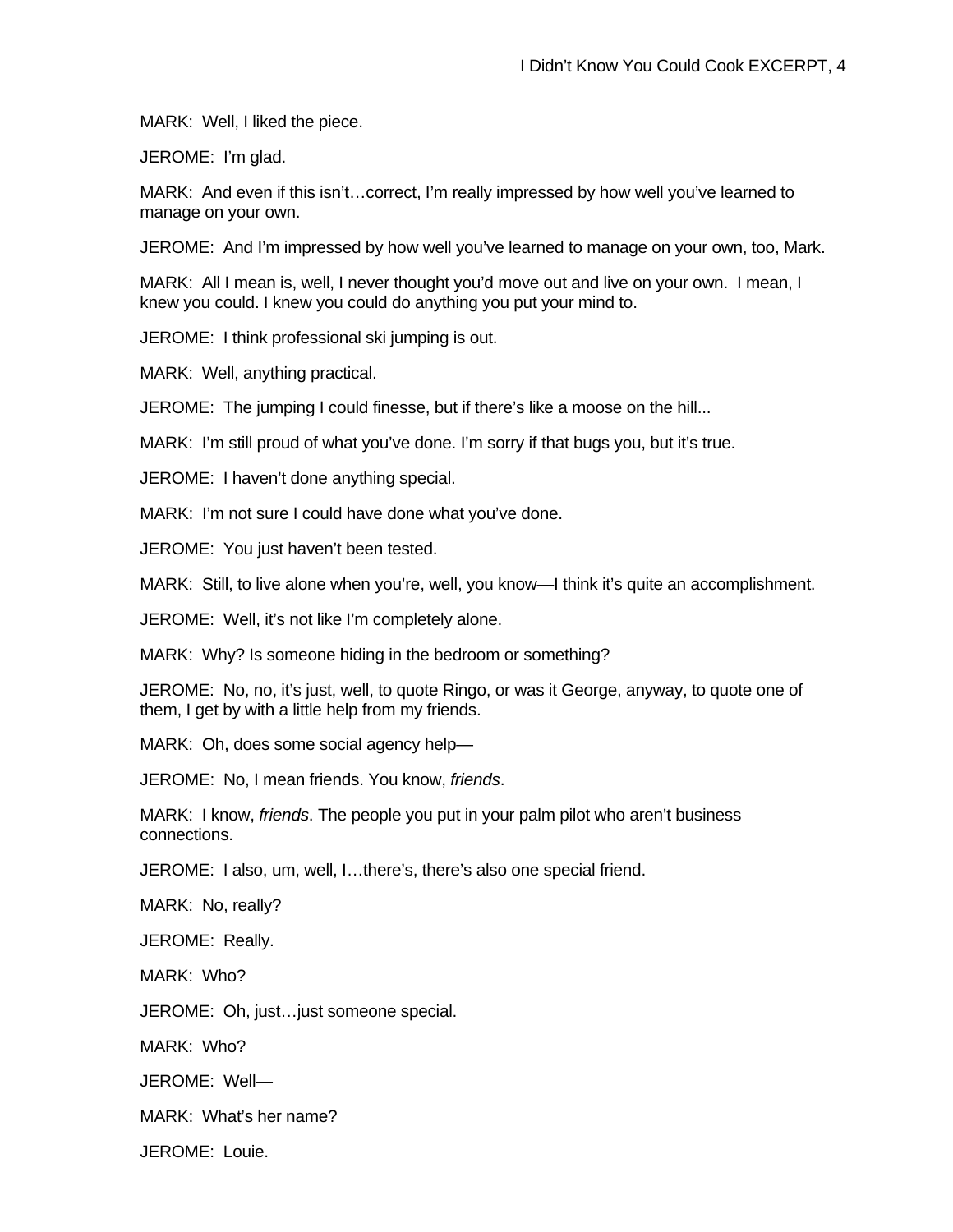MARK: Louie?

JEROME: Louie.

MARK: Well, if there can be an actress named Glenn Close, I guess there can be a woman named Louie.

JEROME: Louie's a man.

MARK: Oh, so he's just a friend.

JEROME: We're more than friends.

MARK: He's a good friend.

JEROME: We're more than good friends.

MARK: He's a good, good friend.

JEROME: We're lovers.

MARK: He's a *very* good friend.

JEROME: Mark, I'm gay.

MARK: You can't be gay.

JEROME: Why not?

MARK: Because our father isn't henpecked and our mother isn't a castrating bitch.

JEROME: I'm still gay.

MARK: What makes you think you're gay?

JEROME: Well, for one thing, I'm extremely enamored with the male form.

MARK: So you have a heightened sense of aesthetics.

JEROME: I also have a lover named Louie.

MARK: Are you sure you're not doing this to be trendy?

JEROME: Mark, I'm a homosexual.

MARK: Well, I'm stunned. I'm really stunned.

JEROME: I—

MARK: I never even knew you were sexual.

JEROME: Of course, I'm sexual.

MARK: Well, I thought, since the accident…

JEROME: Only my legs went limp; nothing in-between… I'm one of the lucky ones.

MARK: That's incredible, you really can, uh—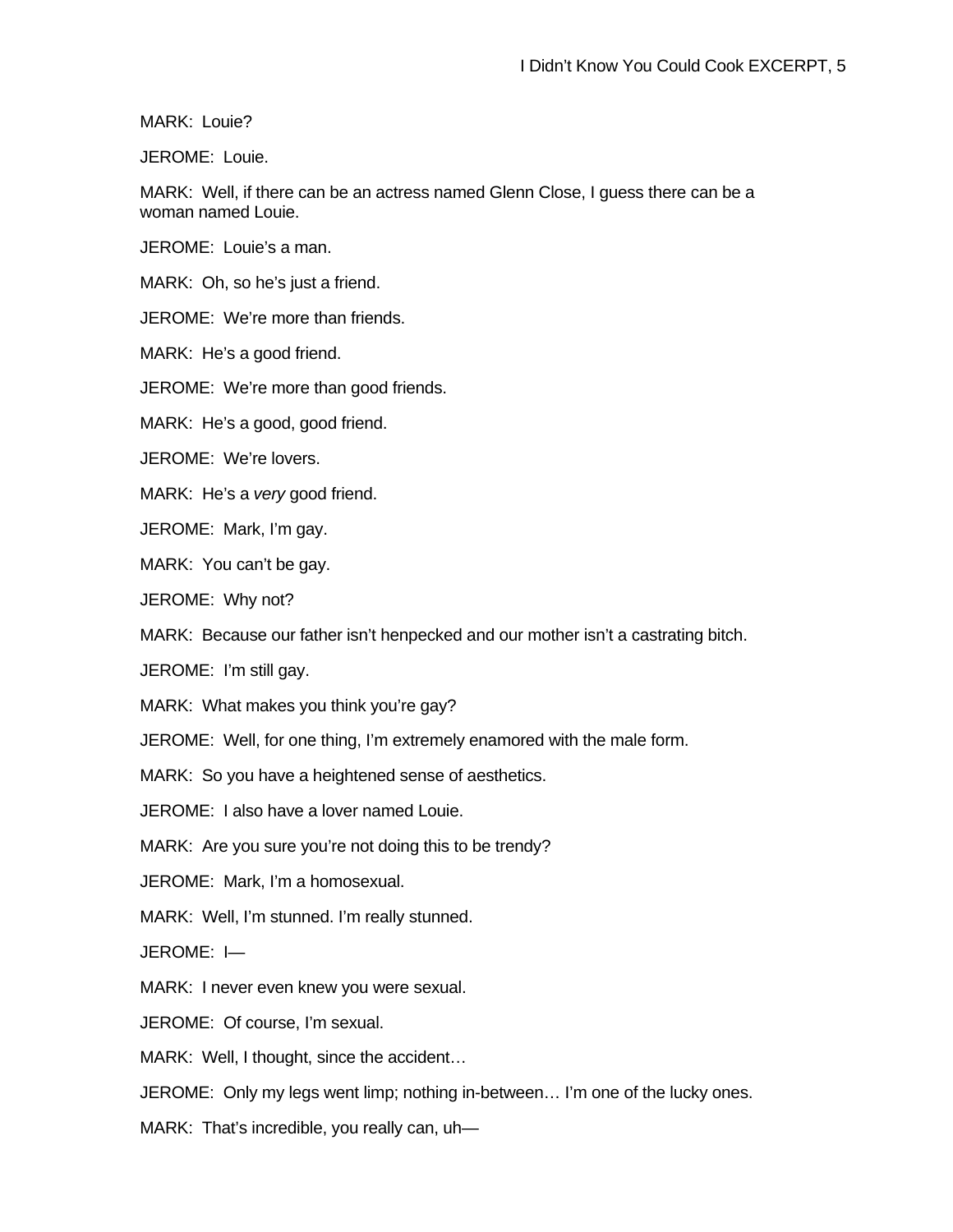JEROME: Uh-huh.

MARK: Really?

JEROME: Yes.

MARK: Really?

JEROME: Well, it does take me longer to climax, but I've never gotten any complaints about that.

MARK: Well…what do you know.

JEROME: To be honest, after the accident, I wasn't sure what I'd be able to do. At the rehab center, they didn't deal with our sexuality at all. At all. Then about six months later, I—I was watching this Mel Gibson movie, and he started getting real sweaty, and inside I started getting real excited, and outside I noticed I was getting real excited, too.

MARK: Mel Gibson?

JEROME: I know you're shocked that I'm turned on by Mel Gibson. *(Lightly:)* But then, I'm shocked when I meet someone who isn't.

MARK: You're just doing this to be different, aren't you?

JEROME: No.

MARK: Isn't it enough that—

JEROME: Stop it! Look, I, I…I know you have trouble accepting things sometimes.

MARK: Like what?

JEROME: Like after the accident, when you visited from college and you offered me a hundred bucks if I took five steps.

MARK: I thought you needed encouragement.

JEROME: My spinal cord had been severed, Mark.

MARK: I know.

JEROME: It was physically impossible.

MARK: Miracles do happen, Jerome!

JEROME: That's exactly what I thought during the Mel Gibson movie.

MARK: Look, I just thought you needed a little push to get better.

JEROME: I was getting better.

MARK: Well, you know, the way the whole family was coddling you; Mom and Grandma were so glad you were alive, they weren't going to ask anything of you.

JEROME: Well, you know, c'mon, they were devastated.

MARK: I didn't want you to get too…comfortable.